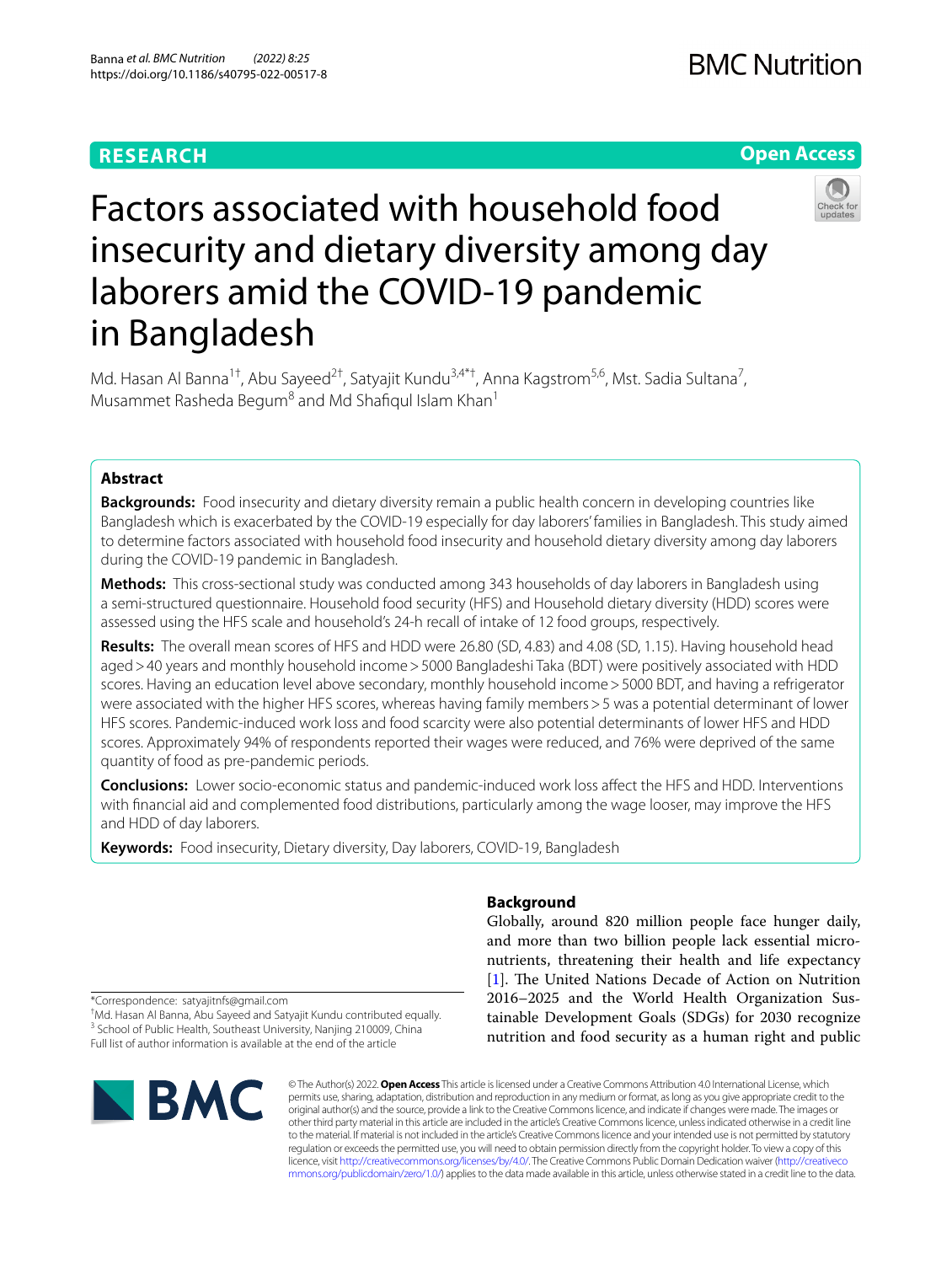health priority and continue the call for urgent global and regional progress in eliminating malnutrition and hunger [[2\]](#page-9-1). The outbreak and course of the COVID-19 pandemic have imposed a new set of challenges, unprecedently afecting the world across all aspects of human life, including public health and well-being  $[3]$  $[3]$  $[3]$ . The pandemic has steadily turned from a mere health emergency into an economic crisis, especially in low-and-middle-income countries, posing severe threats to food security and nutrition of global populations in the forms of stay-athome orders, economic decline, and food system disruptions, including marketing, logistics and trading systems  $[4]$  $[4]$ . Thus, the economic turmoil caused by the pandemic has jeopardized physical and fnancial access to adequate nutrition [\[5\]](#page-9-4).

Moreover, mobility restrictions implemented by countries to stem the spread of COVID-19 have disrupted economies and food transportation, exacerbating vulnerabilities of populations afected by poverty and malnutrition even prior to the pandemic [[6\]](#page-9-5). A recent report projected that the world is not on track to achieve Zero Hunger and meet global nutrition targets by 2030 [\[7](#page-9-6)]. As a result of the health and socio-economic impacts of COVID-19, the food security and nutritional status of high-risk sub-populations, namely individuals living at or below respective poverty lines, are likely to worsen [\[7](#page-9-6)]. In response, the UN's Food and Agriculture Organization urges nations to meet the immediate needs of vulnerable populations, and the Global Humanitarian Response Plan outlines necessary steps in light of the pandemic's efect on food and agriculture [\[8](#page-9-7)].

The World Food Summit in 1996 determined that household food security (HFS) exists when all people, at all times, have physical and economic access to sufficient, safe, and nutritious food that meets their dietary needs and food preferences for an active and healthy life [[9\]](#page-9-8). The Covid-19 pandemic affects the core of food security (e.g., food availability, accessibility, utilization, and stability) by disrupting food systems, threatening household incomes, job security, and limiting physical access to food [[10\]](#page-9-9). Several socio-economic factors associated with household food security and dietary diversity during the COVID-19 pandemic included personal savings, household income, rural resident, occupation status of head of household, and nutrition knowledge of the head of household [\[11,](#page-9-10) [12](#page-9-11)]. More robust information is needed to mitigate the adverse impact of COVID-19 on how vulnerable population groups' HFS and HDD are afected amid the COVID-19 pandemic.

Considering the adverse impact of the COVID-19 pandemic, several studies have been conducted on HFS and HDD [\[11,](#page-9-10) [13](#page-9-12)–[16\]](#page-9-13). A recent study reported that the proportion of food insecure participants increased by 38% and 44% in Kenya and Uganda, respectively. In contrast, the regular consumption of fruits decreased by about 30% in both countries during the COVID-19 pandemic [\[14](#page-9-14)]. A recent Bangladeshi study noted that 90% of households from both urban and rural areas sufered from moderate to severe food insecurity during lockdown [\[13\]](#page-9-12). Another Bangladeshi study reported that families' food insecurity increased by 51.7% during the COVID-19 lockdown period [[17](#page-9-15)]. While several studies in Bangladesh examined the impact of the COVID-19 pandemic on HFS and HDD both from rural and urban households, there is a lack of information on how the pandemic afects lowincome groups such as day-laborers.

Recent decades have brought about self-sufficiency in food production, household food security, and sharp economic growth in Bangladesh; however, the COVID-19 pandemic has threatened household head's incomes. The COVID-19 pandemic has adversely impacted on the total food consumption status and the livelihood of the marginal population in Bangladesh [[18](#page-9-16), [19](#page-9-17)]. This pandemic has created job insecurity (i.e., lost job and income) mostly for peoples working in the informal sectors in Bangladesh [\[18\]](#page-9-16). Particularly vulnerable are those dependent on daily wages that are destabilized due to COVID-19, subsequently afecting their families' food and nutrition. The food insecurity and lower dietary diversity has increased mostly among low-and-middle income groups in Bangladesh during this pandemic due to the unemployment, lower income and greater poverty [[11,](#page-9-10) [18](#page-9-16), [19\]](#page-9-17).

A nationwide survey in Bangladesh revealed that 93% of participants had experienced a loss of earnings, with 54% reporting no income in March 2020  $[20]$  $[20]$ . Thus, individuals who depend on labor income would experience a severe income shock threatening household food security and dietary diversity. A rapid assessment can serve to understand the critical needs of this understudied vulnerable group and subsequently inform the prioritization and development of programs to meet the requirements regarding food security and dietary diversity. Thus, this study was undertaken to explore the household food security and dietary diversity, and associated factors among day laborers during the COVID-19 pandemic in Bangladesh.

#### **Methods**

#### **Setting, study design, and participants**

We conducted a cross-sectional survey of day laborers in both urban and rural areas of Bangladesh from September 7 to October 15, 2020. Food security and dietary diversity of day laborers' households were assessed via face-to-face interviews. Nine rural and nine urban areas were selected from nine divisions based on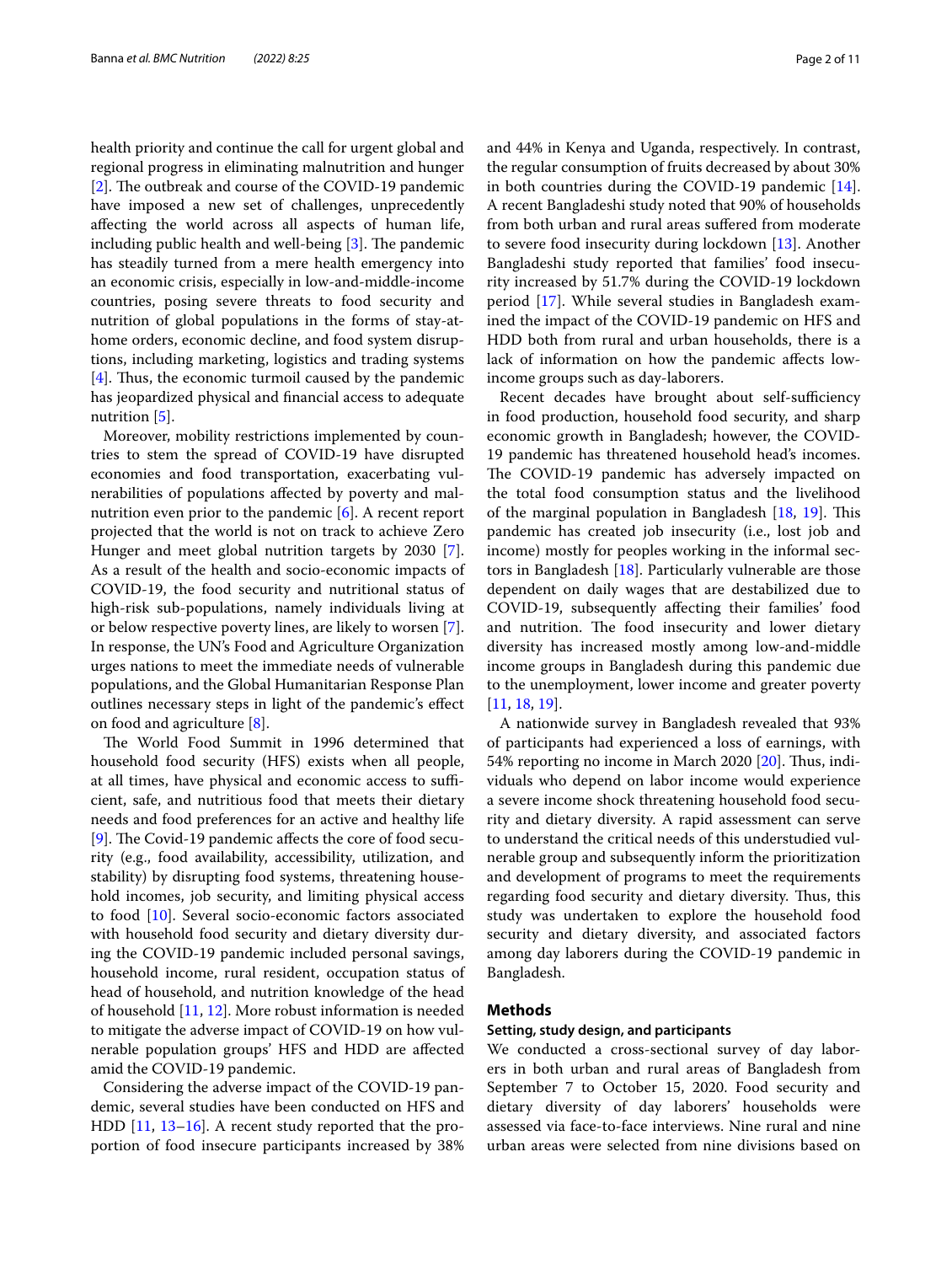convenience of access. Purposive sampling technique was employed for this study.. From 400 participants invited to participate in our survey voluntarily, 360 participants responded, and the response rate was 90%. We excluded incomplete questionnaires in our fnal analysis, resulting in a total sample size of  $(n=)$  343. Inclusion criteria for our study required participants to be Bangladeshi, adult (age  $\geq$  18 years), head of the household, and occupation as a day laborer (porters, masons, construction workers, transporters, etc.). A day laborer was defned as an unskilled laborer who was hired or paid, or worked on a daily basis [\[21,](#page-9-19) [22](#page-9-20)].

#### **Data collection procedures**

Data were collected by 18 researcher staff who were trained by a feld supervisor. We used a semi-structured questionnaire containing a total of 37 close-ended items, which were divided into four sections: demographics, efects of COVID-19 on daily life, household food security, and household dietary diversity. The questionnaire was frst developed in English, then translated from English to Bengali by two bilingual researchers. Next, to ensure accuracy and eliminate bias, an independent bilingual expert back-translated and fnalized the questionnaire. Finally, the questionnaire was pilot-tested with a small group (36 participants) to ensure its transparency and avoid any useless/repeated questionnaire. During the face-to-face interview, appropriate personal protective equipment was used, and social distance was maintained, while each interview took around 20 to 25 min to complete. Participants were informed about the study background, intent, procedures, confdentiality agreement, and informed consent was obtained prior to the interviews. Signatures were obtained for informed consent, and in cases of illiteracy, verbal informed consent was obtained from participants. Obtaining verbal informed consent from the illiterate participants and the overall study protocol was approved by the Research Ethical Committee (REC) of the Department of Food Microbiology, Patuakhali Science and Technology University, Bangladesh (Approval No: FMB:29/05/2020:07).

#### **Outcome measures**

#### *Household food security*

The Household Food Security Scale (HHFS) was used to assess the HFS status  $[23]$  $[23]$ . This scale measures the household food security of families over the previous month, which was also used in an earlier study in the Bangladeshi context  $[11]$ . The HHFS comprises 11 items covering the following topics: i) rice and perishable food, ii) cooking frequency, iii) consumption of snacks and iv) management strategies. A score of 1–5 was assigned to each item response, with higher scores indicating higher food security and a lower score indicating more inadequate food security  $[23]$  $[23]$ . The internal consistency of the HHFS scale was adequate (Cronbach's alpha=0.83).

#### *Household dietary diversity*

The tool for measuring HDD score was adapted from the guidelines of the FANTA project [\[24](#page-9-22)]. Another key indicator of HFS is household dietary diversity (HDD), defned as 'the number of unique foods consumed by household members over a given period' [[24](#page-9-22)]. HDD is an essential nutrition outcome measuring the variability of household foods during a determined period, refecting the quality of the household diet [\[25](#page-9-23)]. HDD score was assessed by summing up the number of food or food groups consumed by any household member in the 24 h preceding the survey day [\[11\]](#page-9-10). Participants were asked about the consumption status (consumed or not consumed) of a total of 12 food groups (see Fig. [1](#page-3-0)). A score of "1" represents that respondents' families had consumed food from the respective food group, and "0" was assigned to those who had not consumed the food group in the last 24 h. A sum composite HDD score was created for each household, ranging from 0 to 12, with higher scores suggesting higher dietary diversity. The internal consistency of the HDD scale was sufficient (Cronbach's alpha $=$  0.79).

#### **Explanatory variables**

The included socio-demographic variables are age (in years), gender, education level, family monthly income (in Bangladeshi *Taka*), place of residence, family size and family type, owning a refrigerator (yes vs. no), and source of nutrition information. Variables related to efects of COVID-19 (self-reported information) on income and occupation of the household head or earning person of the family, food quality, and food quantity consumed by the households were also included in the survey.

#### **Data analysis**

Descriptive statistics were estimated for socio-demographic characteristics of the participants and variables assessing the impact of COVID-19 on respondents' daily life. A one-way analysis of variance (ANOVA) and independent sample t-tests were employed to distribute HDD and HFS scores and evaluate their mean diferences across participants' characteristics. A multiple linear regression model was used to outline the factors associated with HDD and HFS. The estimates of the strengths of associations were demonstrated by the adjusted beta co-efficient (β) with a 95% confidence interval (95% CI). Multicollinearity was also checked using variance infation factor (VIF). A p-value of  $< 0.05$  was considered statistically signifcant. Statistical analyses were performed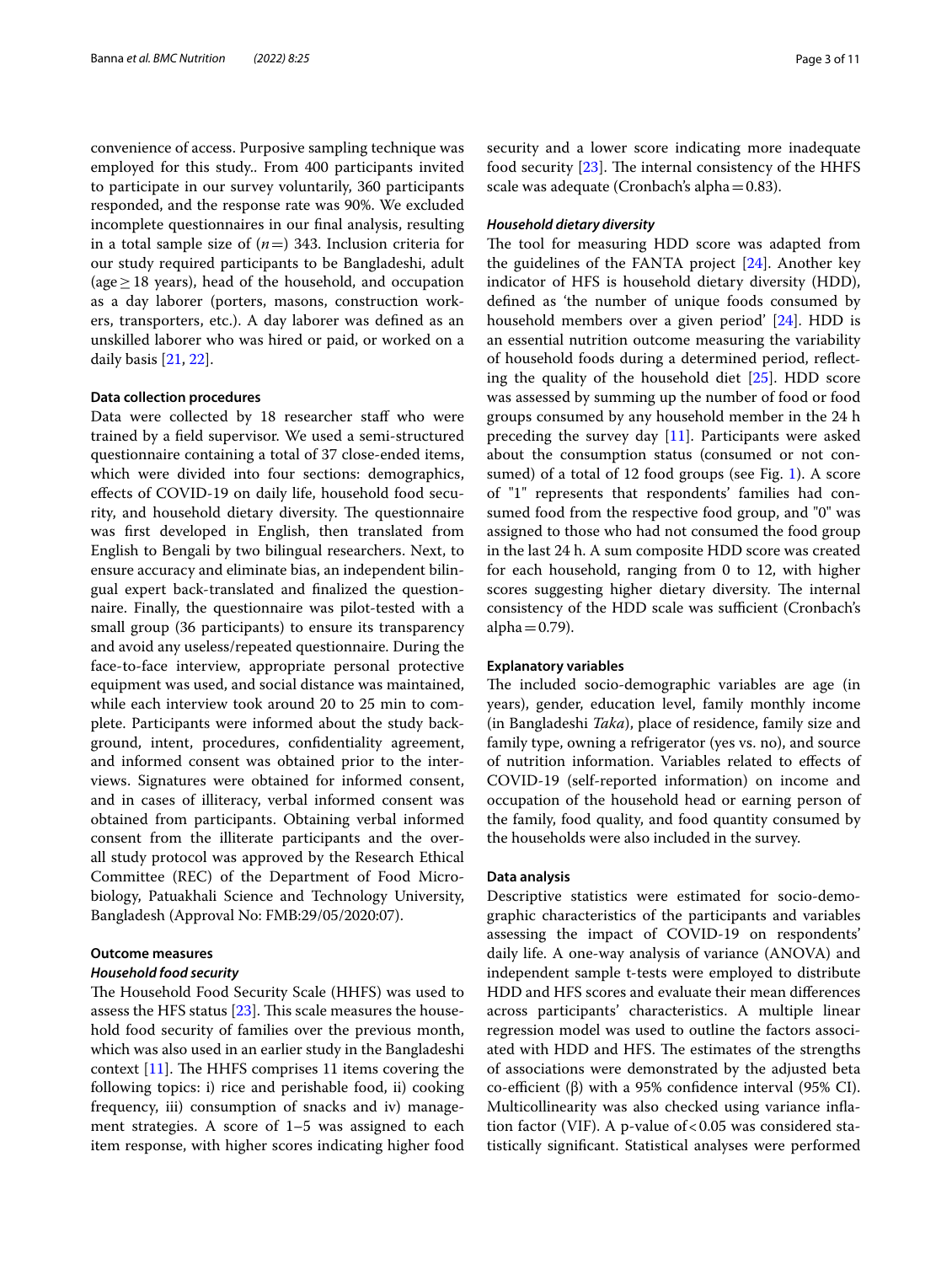

<span id="page-3-0"></span>using the statistical software package SPSS (version 23.0) and STATA (version 17.0).

#### **Results**

#### **Socio‑demographic characteristics of participants**

About half of the household heads were from urban areas (49.0%) and above 40 years old (52.5%). Most household heads were male (97.1%), and 21.6% of household heads had no schooling or formal education. Most households were nuclear (88.9%), and 36.2% of households had>5 family members. About half of the households' monthly income was below or equal to 5000 BDT (approximately 60 USD), and most households had no refrigerator. About 45.5% of household heads provided no dietary/nutrition information (Table [1\)](#page-4-0).

#### **HDD and HFS scores of participants**

During the COVID-19 pandemic, the mean HDD score of study participants was  $4.08$  (SD = 1.15, range: 2 to 7). When HDD scores were analyzed as three categories, 39.1% of households reported low dietary diversity, 56.3% reported moderate dietary diversity, and only 4.7% had high dietary diversity. The mean HFS score of families of day laborers during the COVID-19 pandemic was 26.80  $(SD=4.83, \text{ range: } 18 \text{ to } 36)$ . For the food groups consumed, cereals had the highest consumption rate (100%), followed by tuber and roots (73.2%) and vegetables (68.2%), whereas milk and other dairy products (6.4%) were the least consumed (Fig. [1\)](#page-3-0).

#### **Factors determining the HDD and HFS score**

The mean HDD score was significantly higher in participants with a monthly household income of > 5000 BDT (4.34 vs. 3.84, *p* < 0.001) and households with a refrigerator (4.57 vs. 4.03,  $p < 0.05$ ) (Table [1](#page-4-0)). The adjusted regression model shows that households having a head of household aged  $>40$  years (Beta coefficient ( $\beta$ ) = 0.316, *p* < 0.01), and having monthly income of above 5000 BDT ( $β = 0.648$ ,  $p < 0.001$ ), were significantly associated with higher score of HDD. Receiving information about dietary/nutrition from health professionals ( $β = 1.349$ ,  $p < 0.001$ ) and other sources such as family members or friends ( $β = 0.591, p < 0.001$ ) were positively associated with HDD scores, compared to not having any dietary/nutrition awareness (Table [2](#page-5-0)).

The mean HFS score was significantly higher in participants from urban areas than those from rural areas  $(26.27 \text{ vs. } 27.36; p < 0.05)$ . The mean HFS score was also higher among the participants with a monthly household income of > 5000 BDT (24.60 vs. 29.16, *p* < 0.001) and households with a refrigerator (31.00 vs. 26.43,  $p$  < 0.00[1\)](#page-4-0) (Table 1). Results from the adjusted regression analysis indicate that having a household head who completed secondary education ( $β = 1.311$ ,  $p < 0.001$ ), having monthly income of > 5000 BDT ( $\beta$  = 3.826,  $p$  < 0.001), and owning a refrigerator ( $\beta$  = 1.737,  $p < 0.005$ ) were positively associated with the HFS scores. On the contrary, households having a family size of > 5 were negatively associated with the HFS scores as compared to those having a family size of  $\leq 5$ (β=-1.289, *p* < 0.01) (Table [2\)](#page-5-0).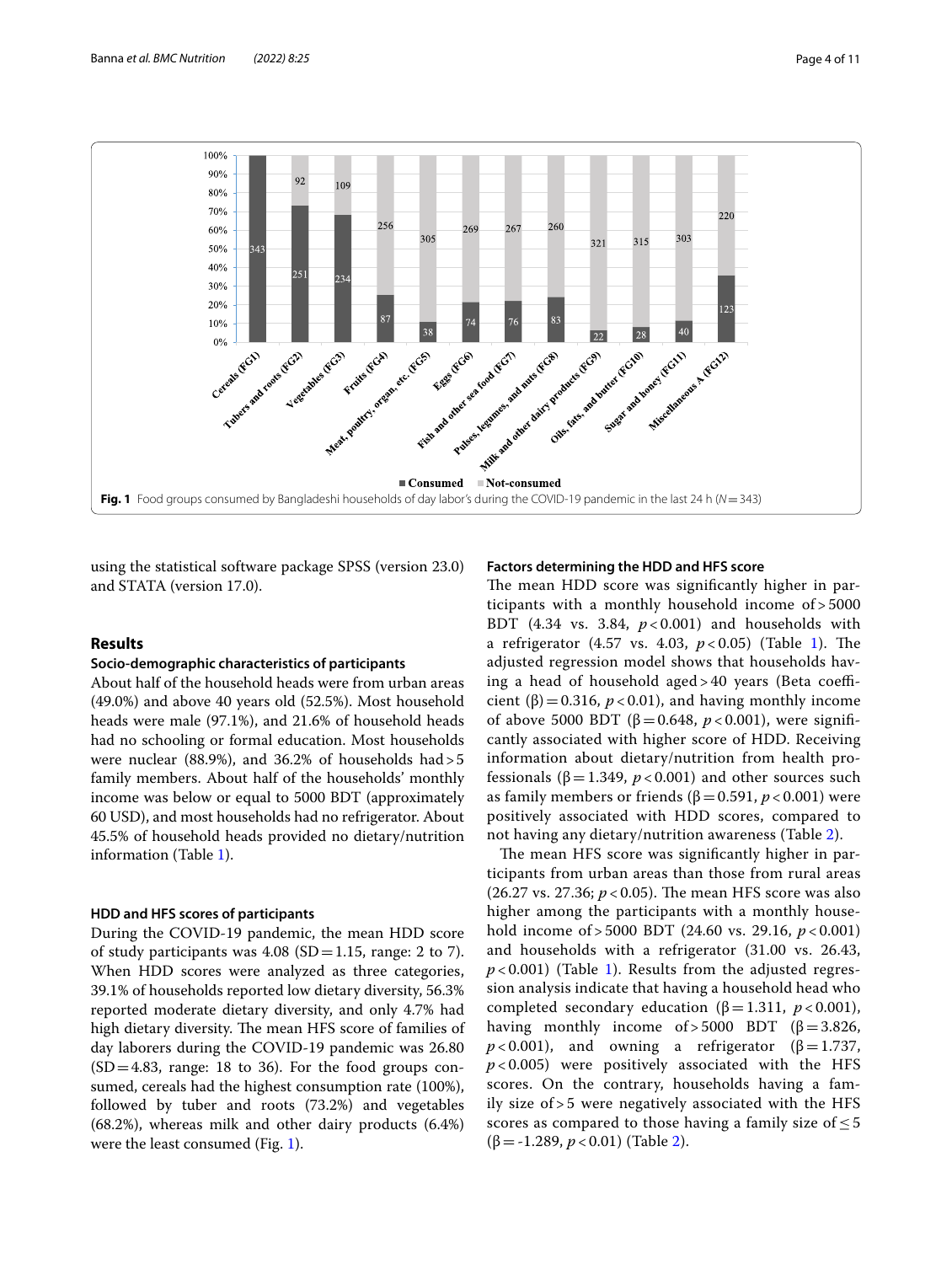| M<br><b>SD</b><br>M<br>SD<br>p<br>p<br>175 (51.0)<br>4.09<br>1.13<br>0.908<br>26.27<br>4.68<br>0.036<br>Rural<br>Urban<br>1.16<br>168 (49.0)<br>4.07<br>27.36<br>4.92<br>1.08<br>27.28<br>163 (47.5)<br>3.93<br>0.024<br>4.66<br>0.085<br>$\leq$ 40 years<br>4.21<br>1.20<br>26.38<br>>40 years<br>180 (52.5)<br>4.95<br>Sex of family head<br>Male<br>333 (97.1)<br>4.09<br>0.436<br>26.92<br>4.77<br>0.011<br>1.15<br>Female<br>23.00<br>10(2.90)<br>3.80<br>0.79<br>5.29<br><b>Education of family head</b><br>No schooling<br>74 (21.6)<br>4.11<br>0.90<br>0.877<br>26.57<br>4.02<br>0.082<br>Below secondary<br>261 (76.1)<br>4.07<br>1.20<br>27.00<br>4.96<br>Above secondary<br>4.25<br>1.39<br>28.04<br>2.96<br>8(2.30)<br>0.293<br>0.303<br>Nuclear<br>305 (88.9)<br>4.06<br>1.15<br>26.72<br>4.91<br>1.08<br>Joint<br>4.26<br>27.47<br>4.11<br>38 (11.1)<br><b>Family size</b><br>4.03<br>1.16<br>0.316<br>27.09<br>$<$ 5 members<br>219 (63.8)<br>4.98<br>0.150<br>> 5 members<br>1.11<br>26.31<br>4.51<br>4.16<br>124(36.2)<br><b>Monthly income</b><br>177 (51.6)<br>$\leq$ 5000 BDT<br>3.84<br>0.94<br>0.000<br>24.60<br>4.43<br>0.000<br>$> 5000$ BDT<br>29.16<br>4.07<br>166 (48.4)<br>4.34<br>1.29<br>Having refrigerator<br>Yes<br>1.14<br>0.017<br>31.00<br>3.06<br>0.000<br>28 (8.20)<br>4.57<br>1.14<br>4.78<br>No<br>315 (91.8)<br>4.03<br>26.43<br>Sources of dietary/nutrition information<br>Health professional<br>84 (24.5)<br>4.90<br>1.24<br>28.48<br>5.13<br>0.000<br>0.000<br>Traditional media<br>0.79<br>27.20<br>10(2.9)<br>4.20<br>2.35<br>Others <sup>a</sup><br>93 (27.1)<br>4.03<br>1.06<br>23.76<br>4.99<br>Don't know<br>0.91<br>3.79<br>156 (45.5)<br>3.65<br>27.69 | <b>Variables</b>   | N (%) | <b>HDD</b> score |  |  | <b>HFS</b> score |  |  |
|--------------------------------------------------------------------------------------------------------------------------------------------------------------------------------------------------------------------------------------------------------------------------------------------------------------------------------------------------------------------------------------------------------------------------------------------------------------------------------------------------------------------------------------------------------------------------------------------------------------------------------------------------------------------------------------------------------------------------------------------------------------------------------------------------------------------------------------------------------------------------------------------------------------------------------------------------------------------------------------------------------------------------------------------------------------------------------------------------------------------------------------------------------------------------------------------------------------------------------------------------------------------------------------------------------------------------------------------------------------------------------------------------------------------------------------------------------------------------------------------------------------------------------------------------------------------------------------------------------------------------------------------------------------------------------------------------------------|--------------------|-------|------------------|--|--|------------------|--|--|
|                                                                                                                                                                                                                                                                                                                                                                                                                                                                                                                                                                                                                                                                                                                                                                                                                                                                                                                                                                                                                                                                                                                                                                                                                                                                                                                                                                                                                                                                                                                                                                                                                                                                                                              |                    |       |                  |  |  |                  |  |  |
|                                                                                                                                                                                                                                                                                                                                                                                                                                                                                                                                                                                                                                                                                                                                                                                                                                                                                                                                                                                                                                                                                                                                                                                                                                                                                                                                                                                                                                                                                                                                                                                                                                                                                                              | Residence          |       |                  |  |  |                  |  |  |
|                                                                                                                                                                                                                                                                                                                                                                                                                                                                                                                                                                                                                                                                                                                                                                                                                                                                                                                                                                                                                                                                                                                                                                                                                                                                                                                                                                                                                                                                                                                                                                                                                                                                                                              |                    |       |                  |  |  |                  |  |  |
|                                                                                                                                                                                                                                                                                                                                                                                                                                                                                                                                                                                                                                                                                                                                                                                                                                                                                                                                                                                                                                                                                                                                                                                                                                                                                                                                                                                                                                                                                                                                                                                                                                                                                                              |                    |       |                  |  |  |                  |  |  |
|                                                                                                                                                                                                                                                                                                                                                                                                                                                                                                                                                                                                                                                                                                                                                                                                                                                                                                                                                                                                                                                                                                                                                                                                                                                                                                                                                                                                                                                                                                                                                                                                                                                                                                              | Age in years       |       |                  |  |  |                  |  |  |
|                                                                                                                                                                                                                                                                                                                                                                                                                                                                                                                                                                                                                                                                                                                                                                                                                                                                                                                                                                                                                                                                                                                                                                                                                                                                                                                                                                                                                                                                                                                                                                                                                                                                                                              |                    |       |                  |  |  |                  |  |  |
|                                                                                                                                                                                                                                                                                                                                                                                                                                                                                                                                                                                                                                                                                                                                                                                                                                                                                                                                                                                                                                                                                                                                                                                                                                                                                                                                                                                                                                                                                                                                                                                                                                                                                                              |                    |       |                  |  |  |                  |  |  |
|                                                                                                                                                                                                                                                                                                                                                                                                                                                                                                                                                                                                                                                                                                                                                                                                                                                                                                                                                                                                                                                                                                                                                                                                                                                                                                                                                                                                                                                                                                                                                                                                                                                                                                              |                    |       |                  |  |  |                  |  |  |
|                                                                                                                                                                                                                                                                                                                                                                                                                                                                                                                                                                                                                                                                                                                                                                                                                                                                                                                                                                                                                                                                                                                                                                                                                                                                                                                                                                                                                                                                                                                                                                                                                                                                                                              |                    |       |                  |  |  |                  |  |  |
|                                                                                                                                                                                                                                                                                                                                                                                                                                                                                                                                                                                                                                                                                                                                                                                                                                                                                                                                                                                                                                                                                                                                                                                                                                                                                                                                                                                                                                                                                                                                                                                                                                                                                                              |                    |       |                  |  |  |                  |  |  |
|                                                                                                                                                                                                                                                                                                                                                                                                                                                                                                                                                                                                                                                                                                                                                                                                                                                                                                                                                                                                                                                                                                                                                                                                                                                                                                                                                                                                                                                                                                                                                                                                                                                                                                              |                    |       |                  |  |  |                  |  |  |
|                                                                                                                                                                                                                                                                                                                                                                                                                                                                                                                                                                                                                                                                                                                                                                                                                                                                                                                                                                                                                                                                                                                                                                                                                                                                                                                                                                                                                                                                                                                                                                                                                                                                                                              |                    |       |                  |  |  |                  |  |  |
|                                                                                                                                                                                                                                                                                                                                                                                                                                                                                                                                                                                                                                                                                                                                                                                                                                                                                                                                                                                                                                                                                                                                                                                                                                                                                                                                                                                                                                                                                                                                                                                                                                                                                                              |                    |       |                  |  |  |                  |  |  |
|                                                                                                                                                                                                                                                                                                                                                                                                                                                                                                                                                                                                                                                                                                                                                                                                                                                                                                                                                                                                                                                                                                                                                                                                                                                                                                                                                                                                                                                                                                                                                                                                                                                                                                              |                    |       |                  |  |  |                  |  |  |
|                                                                                                                                                                                                                                                                                                                                                                                                                                                                                                                                                                                                                                                                                                                                                                                                                                                                                                                                                                                                                                                                                                                                                                                                                                                                                                                                                                                                                                                                                                                                                                                                                                                                                                              | <b>Family type</b> |       |                  |  |  |                  |  |  |
|                                                                                                                                                                                                                                                                                                                                                                                                                                                                                                                                                                                                                                                                                                                                                                                                                                                                                                                                                                                                                                                                                                                                                                                                                                                                                                                                                                                                                                                                                                                                                                                                                                                                                                              |                    |       |                  |  |  |                  |  |  |
|                                                                                                                                                                                                                                                                                                                                                                                                                                                                                                                                                                                                                                                                                                                                                                                                                                                                                                                                                                                                                                                                                                                                                                                                                                                                                                                                                                                                                                                                                                                                                                                                                                                                                                              |                    |       |                  |  |  |                  |  |  |
|                                                                                                                                                                                                                                                                                                                                                                                                                                                                                                                                                                                                                                                                                                                                                                                                                                                                                                                                                                                                                                                                                                                                                                                                                                                                                                                                                                                                                                                                                                                                                                                                                                                                                                              |                    |       |                  |  |  |                  |  |  |
|                                                                                                                                                                                                                                                                                                                                                                                                                                                                                                                                                                                                                                                                                                                                                                                                                                                                                                                                                                                                                                                                                                                                                                                                                                                                                                                                                                                                                                                                                                                                                                                                                                                                                                              |                    |       |                  |  |  |                  |  |  |
|                                                                                                                                                                                                                                                                                                                                                                                                                                                                                                                                                                                                                                                                                                                                                                                                                                                                                                                                                                                                                                                                                                                                                                                                                                                                                                                                                                                                                                                                                                                                                                                                                                                                                                              |                    |       |                  |  |  |                  |  |  |
|                                                                                                                                                                                                                                                                                                                                                                                                                                                                                                                                                                                                                                                                                                                                                                                                                                                                                                                                                                                                                                                                                                                                                                                                                                                                                                                                                                                                                                                                                                                                                                                                                                                                                                              |                    |       |                  |  |  |                  |  |  |
|                                                                                                                                                                                                                                                                                                                                                                                                                                                                                                                                                                                                                                                                                                                                                                                                                                                                                                                                                                                                                                                                                                                                                                                                                                                                                                                                                                                                                                                                                                                                                                                                                                                                                                              |                    |       |                  |  |  |                  |  |  |
|                                                                                                                                                                                                                                                                                                                                                                                                                                                                                                                                                                                                                                                                                                                                                                                                                                                                                                                                                                                                                                                                                                                                                                                                                                                                                                                                                                                                                                                                                                                                                                                                                                                                                                              |                    |       |                  |  |  |                  |  |  |
|                                                                                                                                                                                                                                                                                                                                                                                                                                                                                                                                                                                                                                                                                                                                                                                                                                                                                                                                                                                                                                                                                                                                                                                                                                                                                                                                                                                                                                                                                                                                                                                                                                                                                                              |                    |       |                  |  |  |                  |  |  |
|                                                                                                                                                                                                                                                                                                                                                                                                                                                                                                                                                                                                                                                                                                                                                                                                                                                                                                                                                                                                                                                                                                                                                                                                                                                                                                                                                                                                                                                                                                                                                                                                                                                                                                              |                    |       |                  |  |  |                  |  |  |
|                                                                                                                                                                                                                                                                                                                                                                                                                                                                                                                                                                                                                                                                                                                                                                                                                                                                                                                                                                                                                                                                                                                                                                                                                                                                                                                                                                                                                                                                                                                                                                                                                                                                                                              |                    |       |                  |  |  |                  |  |  |
|                                                                                                                                                                                                                                                                                                                                                                                                                                                                                                                                                                                                                                                                                                                                                                                                                                                                                                                                                                                                                                                                                                                                                                                                                                                                                                                                                                                                                                                                                                                                                                                                                                                                                                              |                    |       |                  |  |  |                  |  |  |
|                                                                                                                                                                                                                                                                                                                                                                                                                                                                                                                                                                                                                                                                                                                                                                                                                                                                                                                                                                                                                                                                                                                                                                                                                                                                                                                                                                                                                                                                                                                                                                                                                                                                                                              |                    |       |                  |  |  |                  |  |  |
|                                                                                                                                                                                                                                                                                                                                                                                                                                                                                                                                                                                                                                                                                                                                                                                                                                                                                                                                                                                                                                                                                                                                                                                                                                                                                                                                                                                                                                                                                                                                                                                                                                                                                                              |                    |       |                  |  |  |                  |  |  |
|                                                                                                                                                                                                                                                                                                                                                                                                                                                                                                                                                                                                                                                                                                                                                                                                                                                                                                                                                                                                                                                                                                                                                                                                                                                                                                                                                                                                                                                                                                                                                                                                                                                                                                              |                    |       |                  |  |  |                  |  |  |
|                                                                                                                                                                                                                                                                                                                                                                                                                                                                                                                                                                                                                                                                                                                                                                                                                                                                                                                                                                                                                                                                                                                                                                                                                                                                                                                                                                                                                                                                                                                                                                                                                                                                                                              |                    |       |                  |  |  |                  |  |  |

<span id="page-4-0"></span>**Table 1** Distribution of household dietary diversity and household food security scores across socio-demographic characteristics of participants (*N*=343)

*M* Mean; *SD* Standard Deviation

<sup>a</sup> Others included family members, friends, etc.

Most of the households' monthly income was reduced (93.6%), and 97.7% of participants reported increases in the cost of food during the COVID-19 pandemic. The majority of households reported a decrease in both the quantity of food (76%) and variability of food groups (94.8%) they consumed following COVID-19. The mean HDD and HFS scores were signifcantly lower among the participants who reported that they lost their job and their income was reduced during the COVID-19 pandemic (Table [3\)](#page-6-0).

Adjusted regression analysis showed that families with households with heads who lost work during the pandemic were negatively associated with HDD score (β=-0.370, *p*<0.01) and HFS score (β=-4.610, *p*<0.001), compared to those with stable employment throughout the pandemic. Additionally, households reporting a decrease in the quantity of food resulting from the pandemic were negatively associated with HDD score (β = -1.026, *p* < 0.001) and HFS score (β = -3.955,  $p$ <0.001), compared to those whose food consumption remained the same as before the COVID-19 pandemic (Table [4\)](#page-6-1).

Another linear regression analysis showing the sociodemographic and COVID-19 related factors associated with HDD and HFS scores of day laborers based on residence (urban and rural) were employed so that the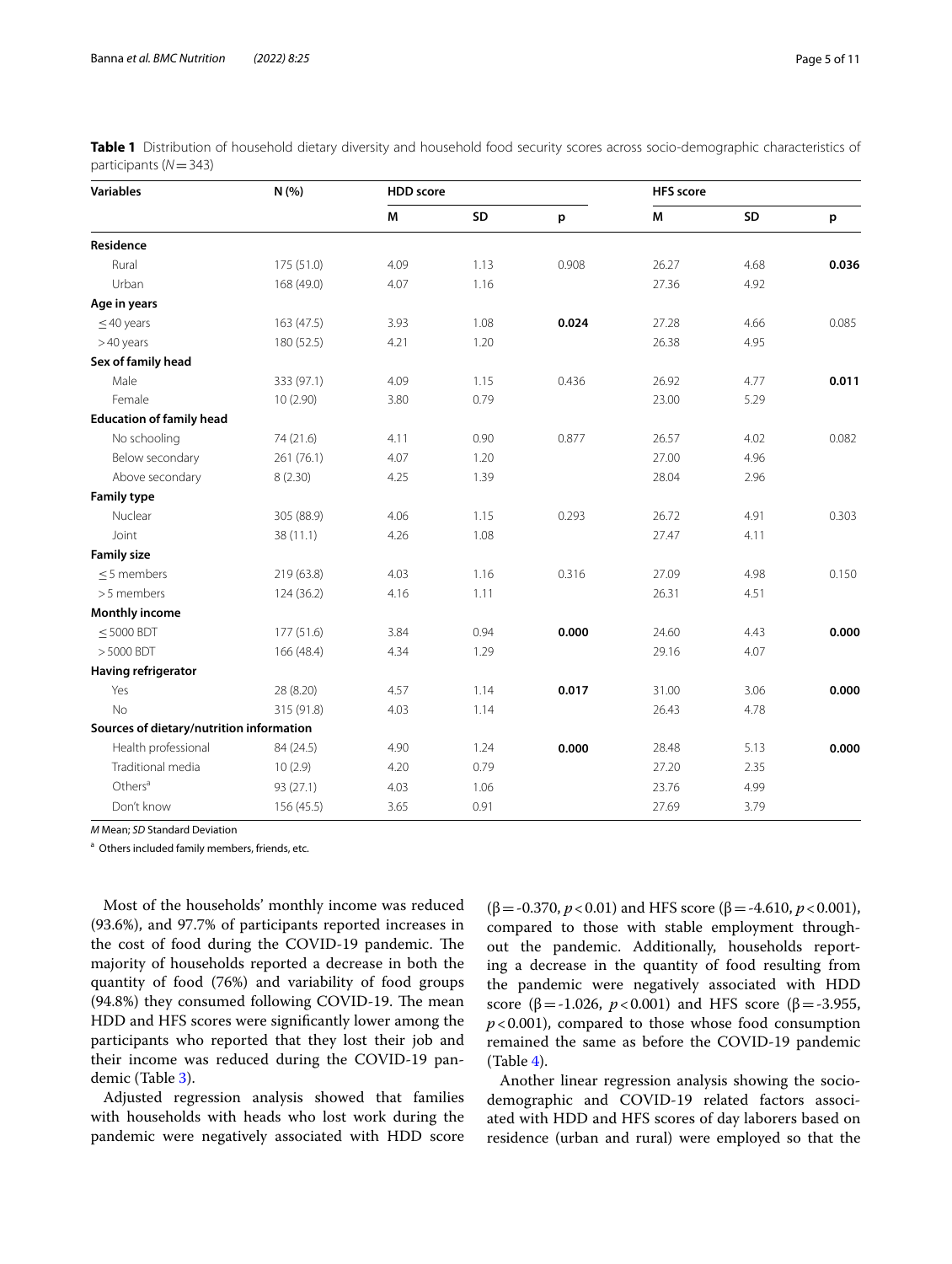| <b>Variables</b>                        | HDD score* |           |       | HFS score** |           |       |  |
|-----------------------------------------|------------|-----------|-------|-------------|-----------|-------|--|
|                                         | β          | <b>SE</b> | p     | β           | <b>SE</b> | p     |  |
| Residence                               |            |           |       |             |           |       |  |
| Rural                                   | Ref        | Ref       |       | Ref         | Ref       |       |  |
| Urban                                   | $-0.076$   | 0.111     | 0.493 | 0.133       | 0.441     | 0.763 |  |
| Age in years                            |            |           |       |             |           |       |  |
| $\leq$ 40 years                         | Ref        | Ref       |       | Ref         | Ref       |       |  |
| >40 years                               | 0.316      | 0.115     | 0.007 | 0.394       | 0.461     | 0.393 |  |
| Sex of family head                      |            |           |       |             |           |       |  |
| Male                                    | 0.167      | 0.325     | 0.607 | 2.184       | 1.296     | 0.093 |  |
| Female                                  | Ref        | Ref       |       | Ref         | Ref       |       |  |
| <b>Education of family head</b>         |            |           |       |             |           |       |  |
| No schooling                            | Ref        | Ref       |       | Ref         | Ref       |       |  |
| Below secondary                         | $-0.136$   | 0.142     | 0.118 | 0.346       | 0.565     | 0.540 |  |
| Above secondary                         | 0.170      | 0.372     | 0.648 | 1.311       | 0.482     | 0.000 |  |
| <b>Family type</b>                      |            |           |       |             |           |       |  |
| Nuclear                                 | 0.155      | 0.187     | 0.408 | 0.671       | 0.745     | 0.369 |  |
| Joint                                   | Ref        | Ref       |       | Ref         | Ref       |       |  |
| <b>Family size</b>                      |            |           |       |             |           |       |  |
| $\leq$ 5 members                        | Ref        | Ref       |       | Ref         | Ref       |       |  |
| > 5 members                             | 0.226      | 0.122     | 0.064 | $-1.289$    | 0.485     | 0.008 |  |
| <b>Monthly income</b>                   |            |           |       |             |           |       |  |
| $\leq$ 5000 BDT                         | Ref        | Ref       |       | Ref         | Ref       |       |  |
| >5000 BDT                               | 0.648      | 0.124     | 0.000 | 3.826       | 0.494     | 0.000 |  |
| Having refrigerator                     |            |           |       |             |           |       |  |
| Yes                                     | 0.125      | 0.206     | 0.545 | 1.737       | 0.822     | 0.035 |  |
| <b>No</b>                               | Ref        | Ref       |       | Ref         | Ref       |       |  |
| Source of dietary/nutrition information |            |           |       |             |           |       |  |
| Health professional                     | 1.349      | 0.138     | 0.000 | 0.509       | 0.551     | 0.357 |  |
| Traditional media                       | 0.490      | 0.335     | 0.145 | $-1.452$    | 1.337     | 0.278 |  |
| Others $a$                              | 0.591      | 0.138     | 0.000 | $-0.689$    | 0.551     | 0.000 |  |
| Don't get                               | Ref        | Ref       |       | Ref         | Ref       |       |  |

<span id="page-5-0"></span>**Table 2** Associations between socio-demographic variables, and household dietary diversity scores and household food security scores of Bangladeshi day laborers

 $\sqrt[k]{R^2}$  = 0.294, Adjusted  $R^2$  = 0.268; \*\*  $R^2$  = 0.367, Adjusted  $R^2$  = 0.344

*β* Adjusted beta coefficient; *SE* Standard Error

<sup>a</sup> Others included family members, friends, etc.

policy makers could be given an idea of what to look for in reducing food insecurity and to enhance dietary diversity in urban and rural areas in Bangladesh (see Supplementary Table [1](#page-8-0) & [2\)](#page-8-0).

### **Discussion**

The COVID-19 pandemic has generated a deep crisis for vulnerable populations, including day laborers. In the face of the pandemic, day laborers are a highly vulnerable group for whom job insecurity brings about a fnancial crisis, which is likely to lower dietary diversity for their households  $[26]$  $[26]$  $[26]$ . The current study assessed HDD and HFS associated factors among day laborers, highlighting the dire situation of food insecurity this population faces due to COVID-19.

#### **Demographic determinants of HFS and HDD**

The mean HFS score was significantly higher in urban households than rural households, indicating that the pandemic has compounded food insecurity risk for rural residents. This finding is consistent with a recent report showing a 15% drop in having three meals per day in rural regions during COVID-19 compared to pre-pandemic  $[27]$  $[27]$  $[27]$ . The present study found that higher monthly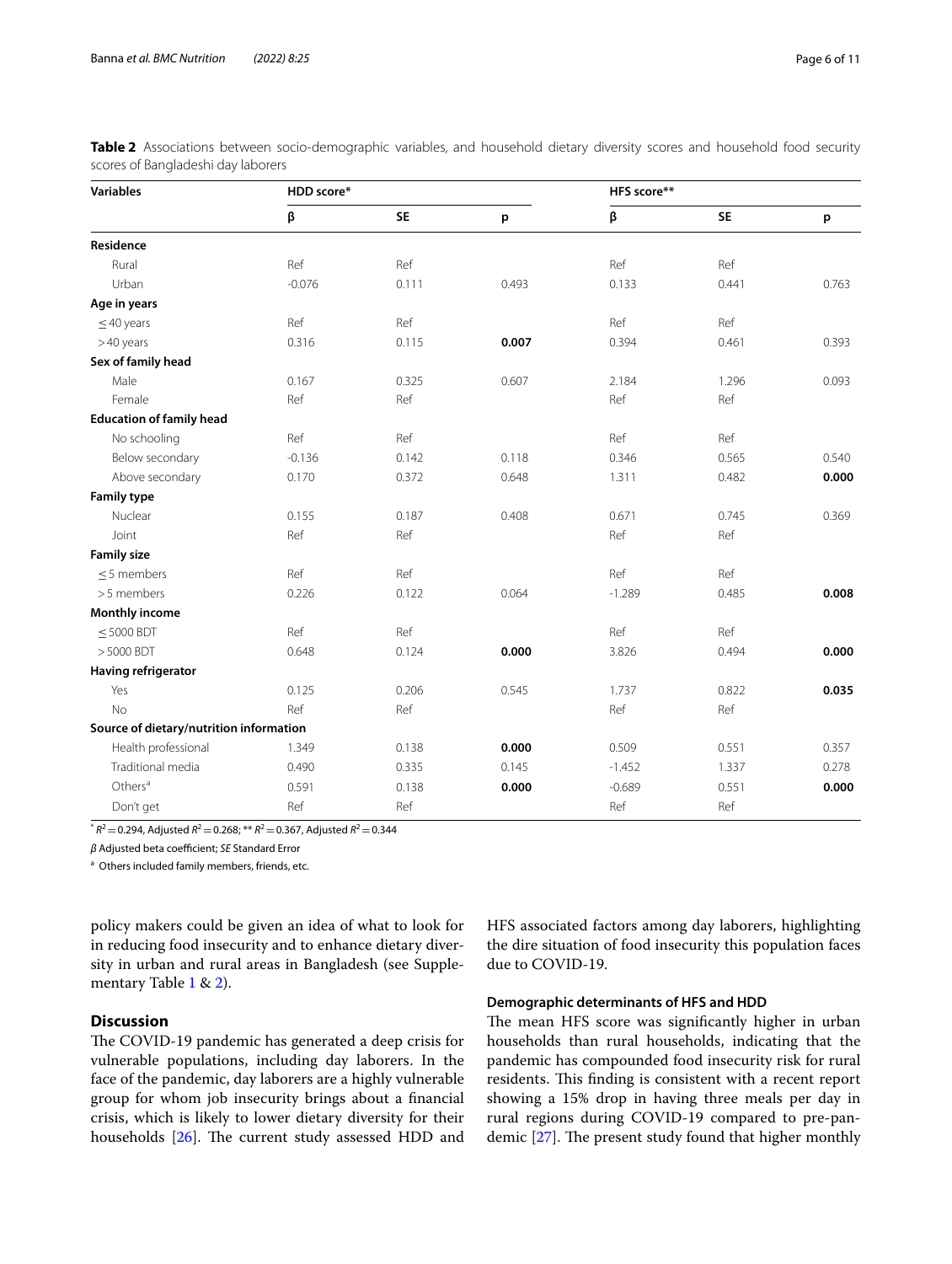<span id="page-6-0"></span>**Table 3** Distribution of household dietary diversity and household food security scores of participants across the variables relating impact of COVID-19 (*N*=343)

| <b>Variables</b>                                                | N(% )      | <b>HDD</b> score         |                          |       | <b>HFS</b> score         |                          |       |
|-----------------------------------------------------------------|------------|--------------------------|--------------------------|-------|--------------------------|--------------------------|-------|
|                                                                 |            | М                        | SD                       | p     | М                        | <b>SD</b>                | p     |
| Effect of COVID-19 on occupation of HH/earning person of family |            |                          |                          |       |                          |                          |       |
| Same as before                                                  | 249 (72.6) | 4.23                     | 1.19                     | 0.000 | 27.19                    | 4.93                     | 0.000 |
| Lost work                                                       | 18(5.2)    | 3.56                     | 0.89                     |       | 21.33                    | 3.46                     |       |
| Occupation switched                                             | 76 (22.2)  | 3.71                     | 0.92                     |       | 26.84                    | 3.93                     |       |
| Effect of COVID-19 on income of HH/earning person of family     |            |                          |                          |       |                          |                          |       |
| Same as before                                                  | 22(6.4)    | 5.00                     | 1.16                     | 0.000 | 29.64                    | 3.13                     | 0.004 |
| Less than before                                                | 321 (93.6) | 4.02                     | 1.12                     |       | 26.61                    | 4.86                     |       |
| More than before                                                | 0(0.0)     | $\overline{\phantom{a}}$ | ٠                        |       |                          | $\overline{\phantom{a}}$ |       |
| Increase of food prices during the COVID-19 pandemic            |            |                          |                          |       |                          |                          |       |
| Yes                                                             | 335 (97.7) | 4.06                     | 1.15                     | 0.094 | 26.74                    | 4.85                     | 0.110 |
| No                                                              | 0(0.0)     | $\overline{\phantom{a}}$ | $\overline{\phantom{a}}$ |       | $\overline{\phantom{a}}$ | $\overline{\phantom{a}}$ |       |
| Don't know                                                      | 8(2.3)     | 4.75                     | 0.89                     |       | 29.50                    | 2.20                     |       |
| Get same amount of food as before COVID-19                      |            |                          |                          |       |                          |                          |       |
| Yes                                                             | 82 (23.9)  | 4.95                     | 1.09                     | 0.000 | 30.27                    | 3.65                     | 0.000 |
| No                                                              | 261(76.1)  | 3.80                     | 1.02                     |       | 25.72                    | 4.64                     |       |
| Get same type of food as before COVID-19                        |            |                          |                          |       |                          |                          |       |
| Yes                                                             | 18(5.2)    | 5.00                     | 1.19                     | 0.000 | 31.56                    | 3.60                     | 0.000 |
| <b>No</b>                                                       | 325 (94.8) | 4.03                     | 1.12                     |       | 26.54                    | 4.75                     |       |

*M* Mean, *SD* Standard Deviation, *HH* Household Head

<span id="page-6-1"></span>**Table 4** Association between the impacts of COVID-19 pandemic, and the household dietary diversity scores and household food security scores of Bangladeshi day laborers

| <b>Variables</b>                                                | HDD score* |           |       | HFS score** |           |       |  |
|-----------------------------------------------------------------|------------|-----------|-------|-------------|-----------|-------|--|
|                                                                 | β          | <b>SE</b> | p     | β           | <b>SE</b> | p     |  |
| Effect of COVID-19 on occupation of HH/earning person of family |            |           |       |             |           |       |  |
| Same as before                                                  | Ref        | Ref       |       | Ref         | Ref       |       |  |
| Lost work                                                       | $-0.370$   | 0.137     | 0.007 | $-4.610$    | 1.060     | 0.000 |  |
| Occupation switched                                             | $-0.358$   | 0.254     | 0.160 | 0.208       | 0.571     | 0.716 |  |
| Effect of COVID-19 on income of HH/earning person of family     |            |           |       |             |           |       |  |
| Same as before                                                  | Ref        | Ref       |       | Ref         | Ref       |       |  |
| Less than before                                                | $-0.057$   | 0.260     | 0.828 | 0.981       | 1.085     | 0.367 |  |
| More than before                                                |            |           |       |             |           |       |  |
| Increase of food prices during the COVID-19 pandemic            |            |           |       |             |           |       |  |
| Yes                                                             | $-0.310$   | 0.374     | 0.409 | $-1.824$    | 1.561     | 0.243 |  |
| <b>No</b>                                                       |            |           |       |             |           |       |  |
| Don't know                                                      | Ref        | Ref       |       | Ref         | Ref       |       |  |
| Get same amount of food as before COVID-19                      |            |           |       |             |           |       |  |
| Yes                                                             | Ref        | Ref       |       | Ref         | Ref       |       |  |
| <b>No</b>                                                       | $-1.026$   | 0.149     | 0.000 | $-3.955$    | 0.622     | 0.000 |  |
| Get same type of food as before COVID-19                        |            |           |       |             |           |       |  |
| Yes                                                             | Ref        | Ref       |       | Ref         | Ref       |       |  |
| <b>No</b>                                                       | $-0.191$   | 0.278     | 0.492 | $-2.509$    | 1.158     | 0.031 |  |

 $R^2 = 0.207$ , Adjusted  $R^2 = 0.193$ ; \*\*  $R^2 = 0.222$ , Adjusted  $R^2 = 0.209$ 

*β* Adjusted beta coefcient, *SE* Standard Error, *HH* Household Head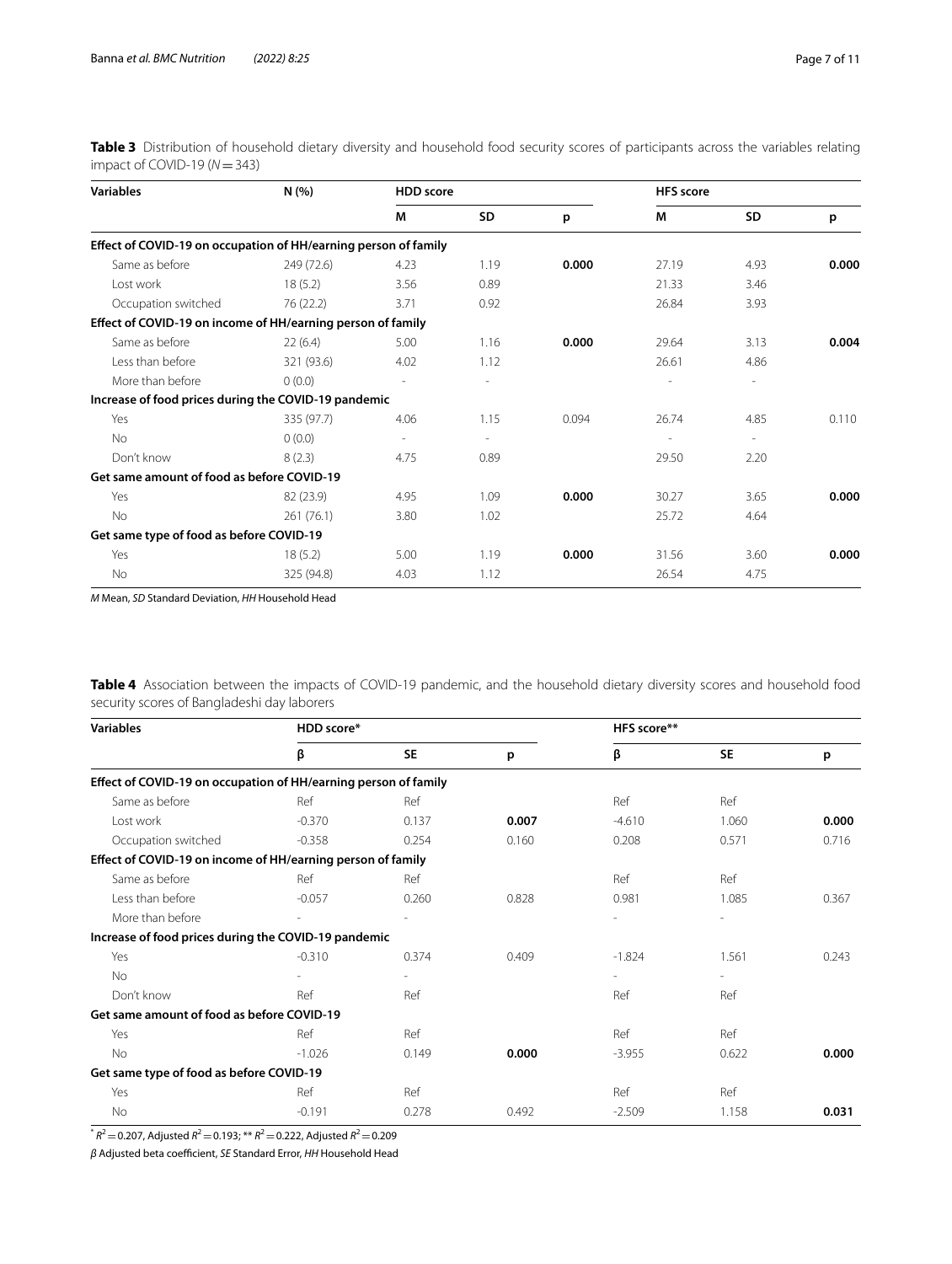income is a signifcant predictor of higher HFS, which aligns with a prior Bangladeshi survey indicating that one unit's rise in the householder's farm revenue would raise the possibility of households' food security [\[28](#page-9-26)]. Additionally, households with a monthly income above 5000 BDT had higher HDD status. Households with income levels above this threshold can purchase more varied food from markets [\[29](#page-9-27)], while poor households may restrict their food intake to an insufficient number of food products [\[30](#page-9-28)]. Furthermore, another Bangladeshi study found about half of the families' income fell below \$1·90 per day, which was a signifcant risk factor for food insecurity [[17\]](#page-9-15).

The current study also found that households with a refrigerator had both higher HFS and HDD scores, which is consistent with past research [[11\]](#page-9-10). Refrigerators provide households the ability to safely preserve a wider variety of food groups for longer durations decreasing the need for more frequent and repeated purchases, which in the face of COVID-19 related challenges allows households more fexibility and opportunistic in food consumption. Our fndings align with a recent Bangladeshi study during the COVID-19 pandemic, whereby owning a refrigerator was associated with higher HFS [[11\]](#page-9-10). Owning a refrigerator as a predictive factor of HFS and HDD could be partially explained with refrigerators indicating a component of household income, which, as previously discussed, is associated with increased higher HFS and HDD. Consistent with prior Bangladeshi studies  $[11]$  $[11]$ , we found that families with a household head with secondary education were more food secure in comparison to those with no formal education. Another study argued that households with less-educated household heads are more likely to be food insecure [[31](#page-9-29)]. Another possible explanation could be that household heads with secondary education might be more aware of their food consumption from variety of food groups as well as their food security. This study is consistent with past literature, indicating that larger family size is associated with increased vulnerability for food insecurity [\[28](#page-9-26)], resulting in higher costs of food for more individuals. Respondents who exhibited knowledge about nutrition from health professionals and other sources (such as family members, friends) had greater HDD and HFS scores, compared to those with no basis of dietary/nutrition knowledge, highlights the importance of education and awareness-raising surrounding nutrition as a driver for improved household food security and diversity [\[12\]](#page-9-11). Health professionals provide accurate and evidence-based information, whereas other sources of knowledge (e.g., traditional media) often circulate mis-information which explains the higher dietary diversity among respondents having knowledge gained from health professionals.

#### **COVID‑19 related determinants of HFS**

We found that decreased household income was a significant risk factor of food insecurity during the COVID-19 pandemic. The economic stressors induced by the impact of various social distancing measures on job and income. Income security is crucially threatening food security among low-income households, including day laborers' families, who entirely depend on daily income [\[10](#page-9-9), [32](#page-9-30), [33\]](#page-9-31). Financial losses can afect nearly half of the world severely, with extreme poverty and substantially high food insecurity [\[17](#page-9-15)]. In the present study, individuals who lost their daily work were more vulnerable to food insecurity during the COVID-19 pandemic compared to those with job security throughout the pandemic. This fnding supports a prior Bangladeshi study observed that employment loss results in almost half the population experiencing severe poverty, dramatically rising food insecurity  $[11, 17]$  $[11, 17]$  $[11, 17]$ . This situation is affecting day laborers extraordinarily, as it was previously found that 50% of daily wage workers were not permitted to work due to COVID-19 related measures [[34\]](#page-10-0).

In the present study, about 76.1% of households reported that they didn't get the same amount of food and 94.8% reported that they didn't get the same type of food as before COVID-19. The high rates of impact on food security are consistent with a recent survey which demonstrated that 91% of the total respondents lacked fnances for food, while 75% reported not having enough food [\[26\]](#page-9-24). Moreover, decreased access to quantity and diversity of food were signifcantly associated with lower HFS scores, coinciding with a previous study [\[11](#page-9-10)]. Unemployment and under-employment, especially in lowincome groups like day laborers during the COVID-19 related lockdown and other travel restrictions, decrease the ability to purchase food and disrupt the quality and quantity of food consumed [\[35\]](#page-10-1).

#### **COVID‑19 related determinants of HDD**

The present study showed that losing the daily work of day laborers was a potential risk factor for decreasing HDD status, which is expected as negative economic impacts disrupt food access [\[36](#page-10-2)]. In addition, income reduction of the households during the pandemic was also a risk factor for low HDD. Decreasing income may reduce the ability to spend on consumption which might be responsible for lower dietary diversity among participants [[30\]](#page-9-28). Self-employed workers, such as day-to-day workers, do not have access to unemployment beneft schemes or salary pay schemes which leaves them highly vulnerable in terms of supplementing pandemic-related income losses and directly afecting their dietary diversity  $[10]$  $[10]$ .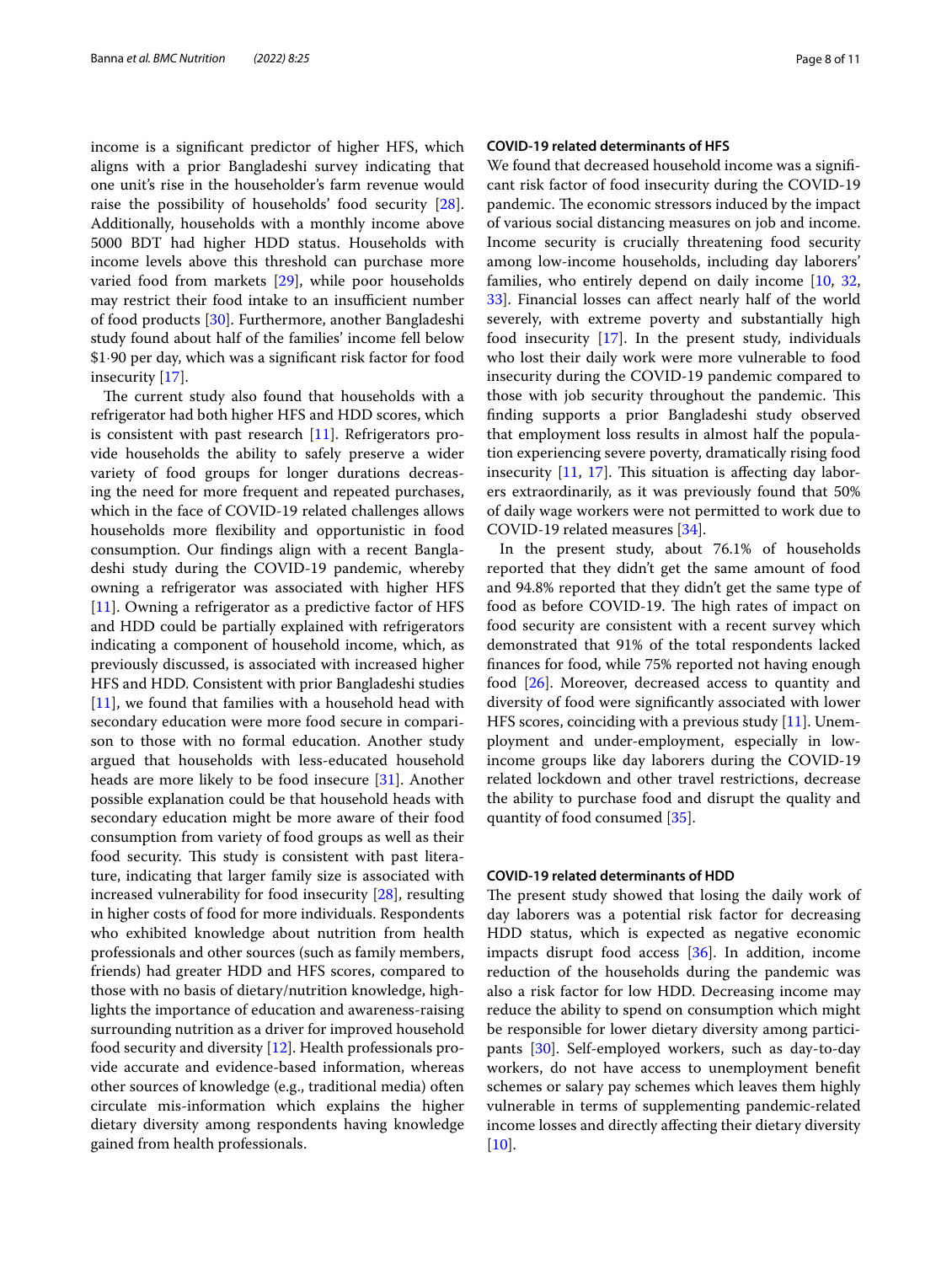Smaller food quantity in comparison to pre-pandemic was also associated with lower HDD scores. Notably, almost all respondents reported increased food prices and reduction in income (97.7% and 93.6%, respectively), which compounds the fnancial ability to attain HDD with households earning less yet being charged more. The inflation of food markets further increases the vulnerability of low-income households prone to lower dietary diversity [[37\]](#page-10-3). COVID-19 associated measures disturbed the supply chain, likely contributing to global food shortages [[38,](#page-10-4) [39](#page-10-5)], which can drive the lack of availability of food groups, leading to the decreased dietary diversity among a signifcant percentage of participants in the study  $[39]$  $[39]$ . The ongoing household food insecurity and reduced HDD should be addressed with targeted intervention (i.e., food aid) and continued monitoring of nutritional practices in the food-vulnerable group, including day laborers [\[40](#page-10-6)].

#### **What this study adds**

To provide baseline information of the situation, this study has assessed the impact of COVID-19 related socio-economic threats and its impact on HFS and HDD among Bangladeshi day-laborers. Since the information was collected through the face-to-face interview method, the self-reported biasness was limited in the current study. Since there is no existing literature depicting how the pandemic afects low-income groups such as day laborers in Bangladesh. Researchers, nutrition, and health professionals could use the current study results and policymakers to design targeted food security programs informed by a robust evidence base. The present study concluded that the efect of COVID-19 on households facing unemployment has directly impacted socio-economic status and food insecurity, identifying associated factors with food security and dietary diversity. The current study data provide useful information for exploring some of the immediate implications of the COVID-19 crisis, which should be expanded upon through representative and longitudinal samples.

#### **Limitations**

This cross-sectional nature of the study doesn't allow us to establish causal relationships. Due to dealing with the specifc subject group (i.e., day laborers) of this study, the fndings may not be generalized into other subject groups (such as rural people, tribal people, employed groups, etc.). Although the HDD scores can help determine food accessibility, it does not capture the amount of actual food consumption by households. Besides, we didn't measure the pre-pandemic HDD and HFS status; thus, the fndings cannot say the causal reason for lower HDD and HFS due to the COVID-19 pandemic.

#### **Conclusions**

The present study identified that a monthly household income of > 5000 BDT ensures both HDD and HFS among the families of day laborers during the pandemic in Bangladesh. Besides, having a family size of > 5 was a potential risk factor of lower HFS score; however, having HH with above secondary education and having a refrigerator were associated with higher HFS score. Similarly, loss of occupation and income reduction were the major risk factors for both low HDD and HFS score during the pandemic situation. Facing current high levels of food insecurity and low dietary diversity during the pandemic, day-laborers in Bangladesh are at risk of long-term nutritional consequences, including micronutrient deficiencies. These nutritional consequences may also lead to significant health-related comorbidities and complications that may intensify their vulnerability to diseases, including COVID-19. It will be necessary that the government and public health agencies recognize this need and respond by introducing effective and sustainable interventions targeting these most vulnerable populations in meeting their basic needs. Thus, this improved understanding of households' food security and dietary diversity status can act as a catalyst for the Government, national and international organizations to reduce the adverse effects of the COVID-19 pandemic on population health and quality of life.

#### **Abbreviations**

HDD: Household Dietary Diversity; HFS: Household Food Security; BDT: Bangladeshi Taka; FANTA: Food and Nutrition Technical Assistance; COVID-19: Corona Virus Disease-2019.

#### **Supplementary Information**

The online version contains supplementary material available at [https://doi.](https://doi.org/10.1186/s40795-022-00517-8) [org/10.1186/s40795-022-00517-8](https://doi.org/10.1186/s40795-022-00517-8).

<span id="page-8-0"></span>**Additional fle 1: Supplementary Table 1.** Associations between socio-demographic variables, and household dietary diversity scores and household food security scores based on residence (rural and urban). **Supplementary Table 2.** Association between the impacts of COVID-19 pandemic, and the household dietary diversity scores and household food security scores based on residence (rural and urban).

#### **Acknowledgements**

The authors are grateful to all of the respondents who participated in this study voluntarily.

#### **Authors' contributions**

MHAB, AS and SK: Conceptualization, and writing-original draft; AK: Writingreview & editing; MSS: Writing-review and editing; MRB: Writing-review and editing, data analysis; MSIK: Supervision, review, validation, fnal approval. All authors contributed to the content and critical revision of the paper and agreed to submit the paper for publication.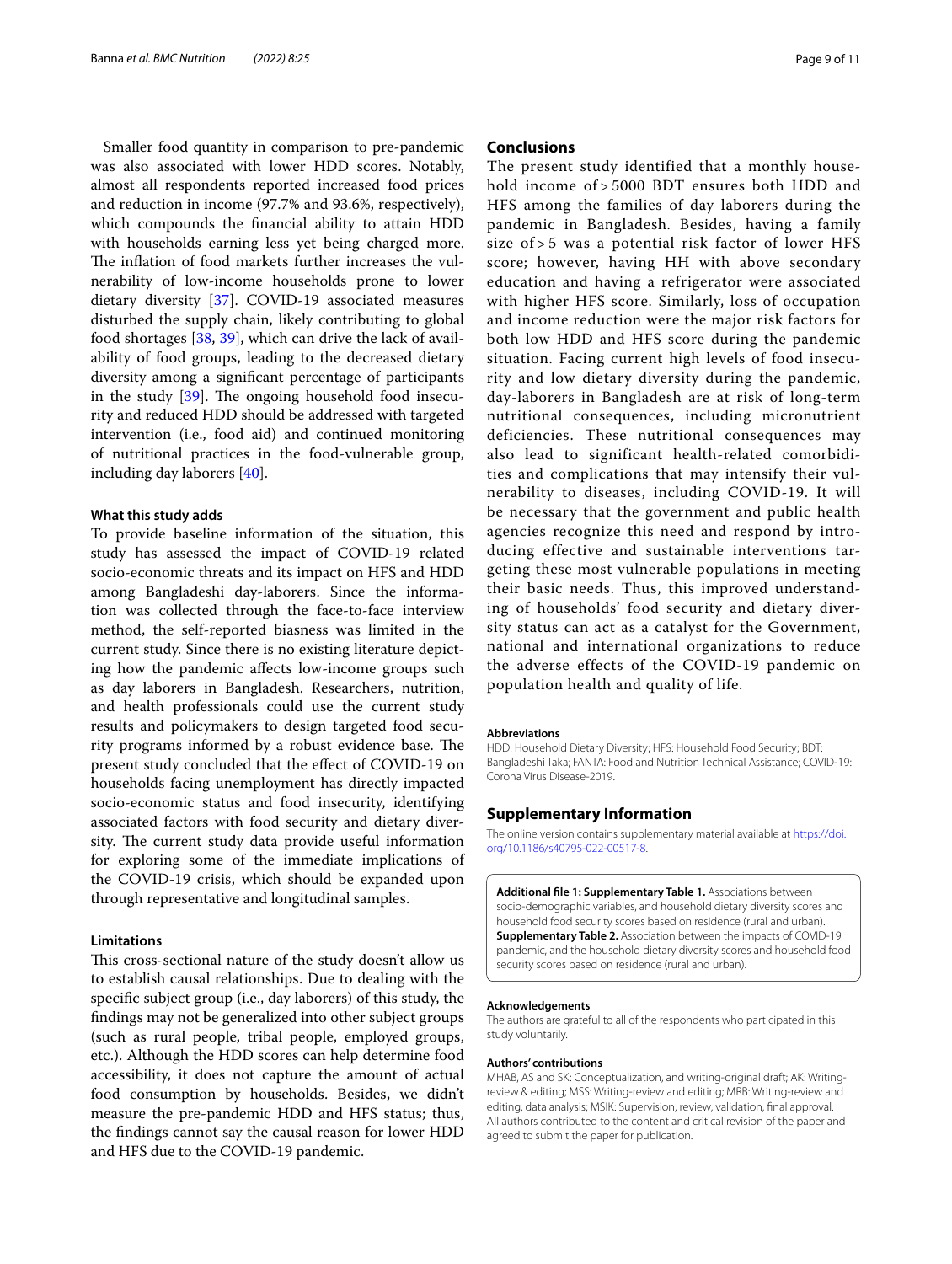#### **Funding**

This study received no funding.

#### **Availability of data and materials**

The data and materials underlying this article will be shared on reasonable request to the corresponding author.

#### **Declarations**

#### **Ethics approval and consent to participate**

This study was carried out following the guidelines set out in the Helsinki Declaration. Signatures were obtained for informed consent, and in cases of illiteracy, verbal informed consent was obtained from participants. Obtaining verbal informed consent from the illiterate participants and the overall study protocol was approved by the Research Ethical Committee (REC) of the Department of Food Microbiology, Patuakhali Science and Technology University, Bangladesh (Approval No: FMB:29/05/2020:07).

#### **Consent for publication**

NA

#### **Competing interests**

No conficts of interest to declare for all authors.

#### **Author details**

<sup>1</sup> Department of Food Microbiology, Faculty of Nutrition and Food Science, Patuakhali Science and Technology University, Patuakhali 8602, Bangladesh. 2 Department of Post-Harvest Technology and Marketing, Patuakhali Science and Technology University, Patuakhali 8602, Bangladesh. <sup>3</sup> School of Public Health, Southeast University, Nanjing 210009, China. <sup>4</sup> Faculty of Nutrition and Food Science, Patuakhali Science and Technology University, Patuakhali 8602, Bangladesh. <sup>5</sup> Department of Public Mental Health, National Institute of Mental Health, Topolová 748, Klecany 250 67, Czech Republic. 6 Department of Psychiatry and Medical Psychology, Third Faculty of Medicine, Charles University, Prague, Czech Republic.<sup>7</sup> Department of Public Health and Informatics, Jahangirnagar University, Savar, Dhaka, Bangladesh. <sup>8</sup> Department of Agricultural Economics and Social Sciences, Chattogram Veterinary and Animal Sciences University, Chattogram 4225, Bangladesh.

# Received: 26 November 2021 Accepted: 9 March 2022

#### **References**

- <span id="page-9-0"></span>1. World Health Organization. The state of food security and nutrition in the world 2019:Safeguarding against economic slowdowns and downturns. Food & Agriculture Org.; 2019.
- <span id="page-9-1"></span>2. FAO. United Nations Decade of Action on Nutrition 2016 - 2025. 2017.
- <span id="page-9-2"></span>3. Loayza NV, Pennings S. Macroeconomic policy in the time of COVID-19: A primer for developing countries. 2020. 4. Erokhin V, Gao T. Impacts of COVID-19 on trade and economic aspects of
- <span id="page-9-3"></span>food security: Evidence from 45 developing countries. Int J Environ Res Public Health. 2020;17:5775.
- <span id="page-9-4"></span>5. FAO. Impacts of coronavirus on food security and nutrition in Asia and the Pacifc: building more resilient food systems. 2020.
- <span id="page-9-5"></span>6. Laborde D, Martin W, Vos R. Poverty and food insecurity could grow dramatically as COVID-19 spreads. Washington, DC: Int Food Policy Res Inst (IFPRI); 2020.
- <span id="page-9-6"></span>7. FAO, Ifad, UNICEF W and W. The State of Food Security and Nutrition in the World. Transforming food systems for affordable healthy diets. Rome: FAO; 2020. p. 2020.
- <span id="page-9-7"></span>8. FAO. Coronavirus disease 2019 (COVID-19) | Addressing the impacts of COVID-19 in food crises. 2020.
- <span id="page-9-8"></span>9. WFP. Emergency food security assessment handbook. Rome, Italy: United Nations World Food Programme. 2009.
- <span id="page-9-9"></span>10. Devereux S, Béné C, Hoddinott J. Conceptualising COVID-19's impacts on household food security. Food Secur. 2020;12:769–72.
- <span id="page-9-10"></span>11. Kundu S, Al Banna MH, Sayeed A, Sultana MS, Brazendale K, Harris J, et al. Determinants of household food security and dietary

diversity during the COVID-19 pandemic in Bangladesh. Public Health Nutr. 2021;24:1079–87.

- <span id="page-9-11"></span>12. Pakravan-Charvadeh MR, Mohammadi-Nasrabadi F, Gholamrezai S, Vatanparast H, Flora C, Nabavi-Pelesaraei A. The short-term effects of COVID-19 outbreak on dietary diversity and food security status of Iranian households (A case study in Tehran province). J Clean Prod. 2020;281:124537.
- <span id="page-9-12"></span>13. Das S, Rasul MG, Hossain MS, Khan A-R, Alam MA, Ahmed T, et al. Acute food insecurity and short-term coping strategies of urban and rural households of Bangladesh during the lockdown period of COVID-19 pandemic of 2020: report of a cross-sectional survey. BMJ Open. 2020;10:e043365.
- <span id="page-9-14"></span>14. Kansiime MK, Tambo JA, Mugambi I, Bundi M, Kara A, Owuor C. COVID-19 implications on household income and food security in Kenya and Uganda: Findings from a rapid assessment. World Dev. 2020;137:105199.
- 15. Workie E, Mackolil J, Nyika J, Ramadas S. Deciphering the impact of COVID-19 pandemic on food security, agriculture, and livelihoods: A review of the evidence from developing countries. Curr Res Environ Sustain. 2020;2:100014.
- <span id="page-9-13"></span>16. Zhao A, Li Z, Ke Y, Huo S, Ma Y, Zhang Y, et al. Dietary Diversity among Chinese Residents during the COVID-19 Outbreak and Its Associated Factors. Nutrients. 2020;12:1699.
- <span id="page-9-15"></span>17. Hamadani JD, Hasan MI, Baldi AJ, Hossain SJ, Shiraji S, Bhuiyan MSA, et al. Immediate impact of stay-at-home orders to control COVID-19 transmission on socioeconomic conditions, food insecurity, mental health, and intimate partner violence in Bangladeshi women and their families: an interrupted time series. Lancet Glob Heal. 2020;8:e1380–9.
- <span id="page-9-16"></span>18. Hossain MI. COVID-19 Impacts on Employment and Livelihood of Marginal People in Bangladesh: Lessons Learned and Way Forward. South Asian Surv. 2021;28:57–71.
- <span id="page-9-17"></span>19. Rahman MT, Akter S, Rana MR, Sabuz AA, Jubayer MF. How COVID-19 pandemic is afecting achieved food security in Bangladesh: A perspective with required policy interventions. J Agric Food Res. 2021;7:100258.
- <span id="page-9-18"></span>20. BRAC. Rapid perception survey on covid19 awareness and economic impact. 2020. From: [https://reliefweb.int/sites/reliefweb.int/fles/resou](https://reliefweb.int/sites/reliefweb.int/files/resources/Perception-Survey-Covid19.pdf) [rces/Perception-Survey-Covid19.pdf](https://reliefweb.int/sites/reliefweb.int/files/resources/Perception-Survey-Covid19.pdf).
- <span id="page-9-19"></span>21. Valenzuela A. Day Labor Work Annu Rev Sociol. 2003;29:307–33.
- <span id="page-9-20"></span>22. Merriam-Webster. Day laborer. In Merriam-Webster.com dictionary. Retrieved December 20, 2020, from [https://www.merriam-webster.com/](https://www.merriam-webster.com/dictionary/day%20laborer) [dictionary/day%20laborer.](https://www.merriam-webster.com/dictionary/day%20laborer) 2020.
- <span id="page-9-21"></span>23. Frongillo EA, Chowdhury N, Ekström E-C, Naved RT. Understanding the experience of household food insecurity in rural Bangladesh leads to a measure diferent from that used in other countries. J Nutr. 2003;133:4158–62.
- <span id="page-9-22"></span>24. Swindale A, Bilinsky P. Household dietary diversity score (HDDS) for measurement of household food access: indicator guide. Washington: DC Food Nutr Tech Assist Proj Acad Educ Dev; 2006.
- <span id="page-9-23"></span>25. Huluka AT, Wondimagegnhu BA. Determinants of household dietary diversity in the Yayo biosphere reserve of Ethiopia: An empirical analysis using sustainable livelihood framework. Cogent Food Agric. 2019;5:1690829.
- <span id="page-9-24"></span>26. Government of Bangladesh. COVID-19: Bangladesh Multi-Sectoral Anticipatory Impact and Needs Analysis. [https://reliefweb.int/sites/reliefweb.](https://reliefweb.int/sites/reliefweb.int/files/resources/COVID_NAWG%20Anticipatory%20Impacts%20and%20Needs%20Analysis.pdf) [int/fles/resources/COVID\\_NAWG%20Anticipatory%20Impacts%20and%](https://reliefweb.int/sites/reliefweb.int/files/resources/COVID_NAWG%20Anticipatory%20Impacts%20and%20Needs%20Analysis.pdf) [20Needs%20Analysis.pdf.](https://reliefweb.int/sites/reliefweb.int/files/resources/COVID_NAWG%20Anticipatory%20Impacts%20and%20Needs%20Analysis.pdf) Accessed 2020, Dec 12. 2020.
- <span id="page-9-25"></span>27. Rahman HZ, Matin I. Livelihoods, Coping, and Support during the Covid-19 Crisis. Dhaka: BRAC Inst Gov Dev; 2020.
- <span id="page-9-26"></span>28. Ahmed JU, Mozahid MN, Dhar AR, Alamgir MS, Jannat A, Islam MM. Food security and dietary diversity of tea workers of two tea gardens in greater Sylhet district of Bangladesh. GeoJournal. 2019;86:1–13.
- <span id="page-9-27"></span>29. Dillon A, McGee K, Oseni G. Agricultural production, dietary diversity and climate variability. J Dev Stud. 2015;51:976–95.
- <span id="page-9-28"></span>30. Rabbani A. Household food security in Bangladesh: going beyond poverty measures. Bangladesh Dev Stud. 2014;37:103–25.
- <span id="page-9-29"></span>31. Magaña-Lemus D, Ishdorj A, Rosson CP, Lara-Álvarez J. Determinants of household food insecurity in Mexico. Agric Food Econ. 2016;4:1–20.
- <span id="page-9-30"></span>32. Arndt C, Davies R, Gabriel S, Harris L, Makrelov K, Robinson S, et al. Covid-19 lockdowns, income distribution, and food security: An analysis for South Africa. Glob Food Sec. 2020;26:100410.
- <span id="page-9-31"></span>33. UN. Policy Brief: The Impact of COVID-19 on Food Security and Nutrition. [https://ec.europa.eu/knowledge4policy/publication/policy-brief-impact](https://ec.europa.eu/knowledge4policy/publication/policy-brief-impact-covid-19-food-security-nutrition_en)[covid-19-food-security-nutrition\\_en.](https://ec.europa.eu/knowledge4policy/publication/policy-brief-impact-covid-19-food-security-nutrition_en) Accessed 2020, Sep 14. 2020.